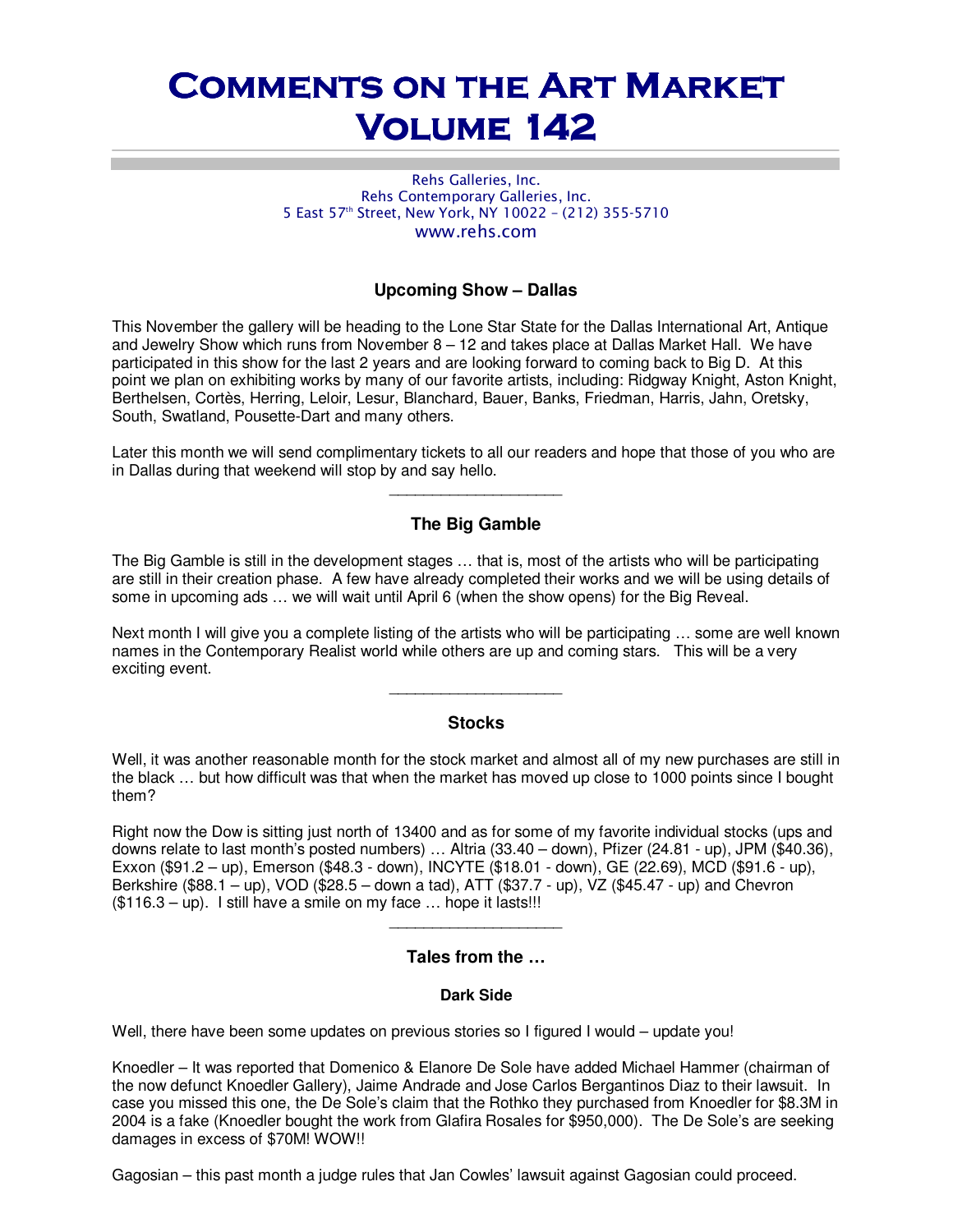Gagosian & Perelman – these two powerhouses have brought suit against each other over payment (or non-payment) of Perelman's purchases.

Unknown – it was reported that thieves made off with millions of dollars' worth of art (about \$10M they claimed; but after seeing images, that was a very conservative estimate in my opinion) and other items (watches, wine, a car …) from a Santa Monica home; among the missing items were paintings by Mondrian, Diebenkorn and Johns. A few days later a reward was posted by Jeffrey Gundlach in the amount of \$1.7M for the return of the stolen items … of that, \$1M is for the Mondrain.

Michael Flanigan – an Order of Final Judgment in the amount of \$320,000 was entered in favor of Richard & Margaret Rogers. The Rogers' had consigned a clock to Flanigan … an Antiques Road Show participant … after they met him at an antiques related event in 2006 in Memphis. This story reads like all the others … delays, excuses and then bad checks. Let me say this – if you consign an item to a dealer or auction room and they continue to come up with excuses, do not wait too long to take legal action. When the excuses start coming in, there is usually a reason for them … and rarely are they good reasons.

#### **Happy Side**

Yes, there are happy stories as well in the art world … and here are a few:

Renoir – a flea market find by a Virginia woman appears to be an original painting by the famous Impressionist artist Pierre A. Renoir (it was in a box of items that she paid less than \$50 for). The painting was to be sold on the 29<sup>th</sup> and made --- nothing! Why? At the last minute – this past Thursday – it was discovered that the painting was stolen from the Baltimore Museum of Art in the 1950s … so this is now a happy and sad story – right now the insurance company that paid out on the claim in the 1950s is probably going to be happy and the woman who bought it at the flea market is probably pretty sad. But as we all know, once things move into the legal realm anything can happen … I will be keeping my eye on this story and will pass on any updates.

Picasso – a New York dealer, who was researching a glass sculpture by Picasso, called an Evansville museum about a work that might have been in their collection. The museum had no record of the work and that ended the call. However, curious museum officials did some digging and 'found' an unopened crate which was labeled as a work by Gemmaux … it was actually Picasso's glass sculpture "Femme Assise au Chapeau Rouge". Values have been flying around (some in excess of \$30M) and at this point the work is being offered privately … so in the end we may not find out what it brings. But once it is sold, I am sure the museum will be very happy!

Bolotowsky – A North Carolina artist was rummaging through a Goodwill shop and bought (for \$9.99) an abstract oil painting … turns out it is by the Russian/American artist Ilya Bolotowsky (we have an important early 1950s work by the artist on our site). Well, the 1966 Vertical Diamond sold this past month and brought \$34,375 … not a bad investment!

Jeffrey Gundlach – just as I was about to hit the print button it was reported that the paintings stolen from Gundlach's Santa Monica home were recovered. Arrested were Jeffrey Nieto (who had most of the paintings) and Wilmer Cadiz (who had 4 of the works). It will be interesting to learn if the \$1.7M reward he posted had anything to do with the recovery.

#### **The Art Market**

\_\_\_\_\_\_\_\_\_\_\_\_\_\_\_\_\_\_\_

Well, September was warm up time in the art market. The big salerooms put forth a number of lower end sales to whet the appetite and while there were a few tasty morsels, many of the works were either pretty cold or not that appetizing. These sales covered a wide range of material, from  $19<sup>th</sup>$  century to contemporary – so I am just going to limit myself to the fields I know best; the 19<sup>th</sup> century European and American.

#### **London**

At the beginning of the month Christie's presented The London Sale – guess they were trying to capitalize on the Olympic action that took place in August. This was a mixture of all kinds of stuff … photography, posters, etchings, sculpture and paintings (I will stick to the paintings).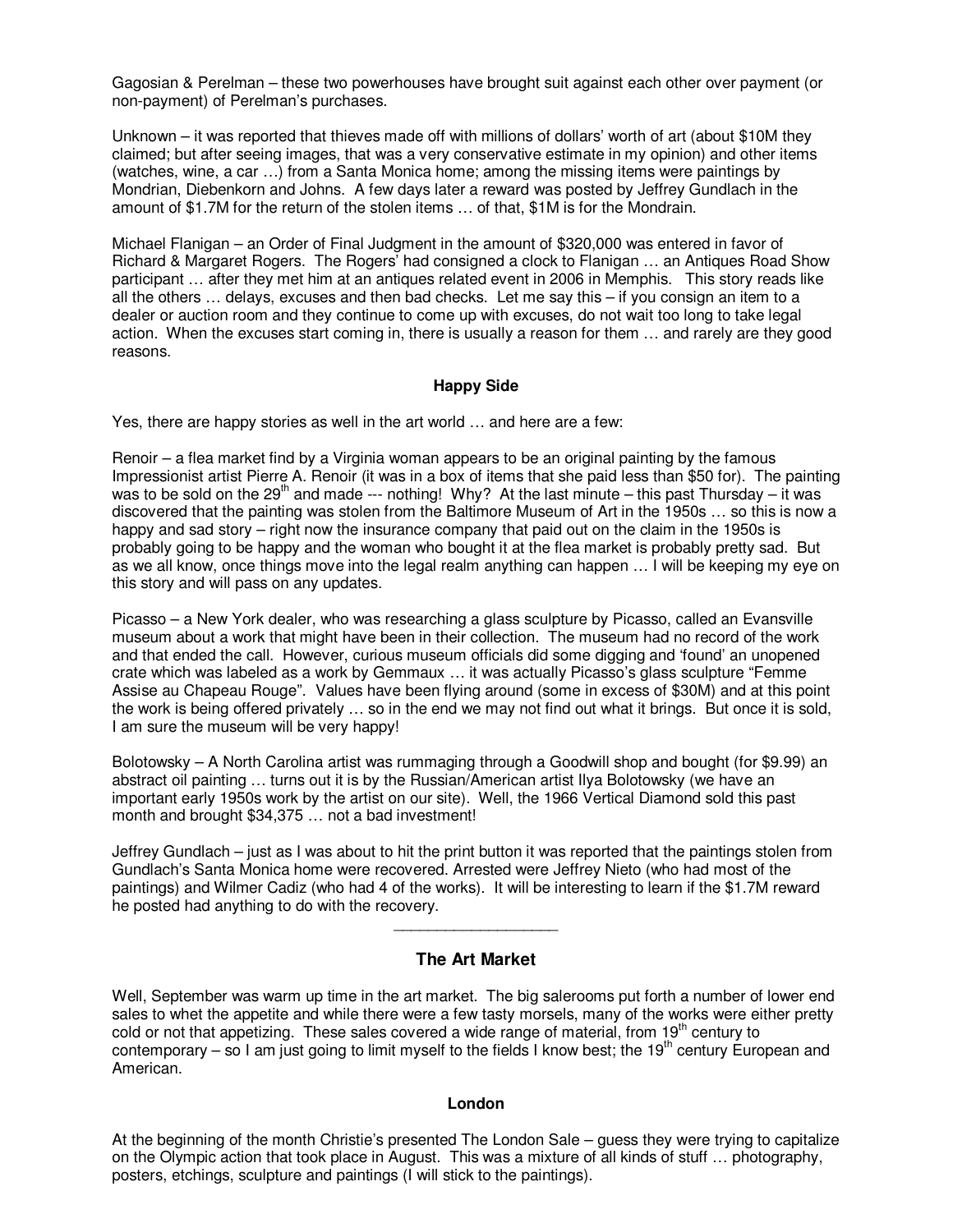The art made up over half the sale and at the end of the day, provided many of the highest prices realized. Taking the top slot was a very nice Grimshaw painting of Southwark Bridge and St. Paul's that brought £361K (\$574K – est. 150-200K). In second came a pair of works catalogued as Follower of Canaletto which brought £139K (\$221K – est. £60-80K) and in third was Seago's The Quadriga, Hyde Park Corner at £91K (\$145K – est. £80-120K). Based on my calculations, there were 82 works of art offered (paintings/works on paper) and of those 63 sold … a sell-through rate of 76.8%. As for the overall sale, there were 167 works offered, 140 sold (84%) and the total take was £1.44M (\$2.3M – presale est. was £929K – £1.32M) … not bad!

After that there were numerous modern and contemporary sales, but to be honest I paid no attention to them. I turned my attentions back to the auction market at the end of the month when the American paintings sales in New York and a 19<sup>th</sup> century sale in London appeared (please keep in mind these were the lower end/mid-level sales).

#### **American**

Even though we were involved in the Avenue Show during the preview, I made a point of viewing both American sales since I knew I would need something to write … ok, I probably could have come up with something else to fill the space, but I was going through auction review withdrawals.

First up was Christie's and as I stated earlier this was a general sale so there was very little prime beef here and I figured that a high percentage of the works, all of which were looking for new homes, might be difficult to digest. Don't get me wrong, there were some appealing paintings; but many of the works, for lack of a better phrase, were just … not on my menu. Taking top honors here were two Norman Rockwell paintings: Keeping his Course made \$219K (est. \$100-\$150K) and a tiny study for The Runaway brought \$207K (est. \$80-\$120). Neither of these works did anything for me, but at least two people felt differently. Rounding out the top 3 was Wyeth's Front Door at Teel's which brought \$98K (est. \$50-\$70K).

When the sale finished, of the 160 works offered, 100 found buyers (62.5%) and the total take was \$2.65M (lower end of their estimate was about \$2.6M … so they made it with the buyer's premium added in). For fun I broke this sale down a little further. 38 works beat, 50 fell within and 12 fell below their estimates – but this was with the buyer's premium added in. Now without the buyer's premium the 12 would still fall below (way below); of the 38 works that beat their estimate we need to remove 13 – leaving 25 and of the 50 works that fell within their estimate range 31 need to be removed, leaving just 19. I am not really sure this means much, but I had a few extra minutes to do the calculations. In the end, the good/tasty works did well and the others made what they were worth (I think)!

#### **European**

A couple of days later Christie's offered a 19<sup>th</sup> Century European Art sale in London  $\ldots$  and to be blunt, this was not a very impressive sale --- there was a lot of fast food.

The main dish here turned out to be Adrien Thevenot's Musique sur l'herbe at £59K (\$95K – est. £15 – £20K); while Rosa Bonheur's A roe deer in the forest at £37K (\$60K – est. £8-£12K - to me, this was a small painting, 16  $\frac{1}{2}$  x 22 inches, of a dead deer and in my personal opinion that was an impressive price) and works by Ziem and Follower of Louis Dupré … each made 25K (\$40K -- the Ziem's est. was £10- £15K while the Follower of's was £3-£5k) rounded out the main meal. After those all the other works fell in the under £10K range --- so that gives you an idea as to the type of works being served.

When the sale ended, of the 189 items on the menu 127 sold (67.2%) and the total take was £571,475 (\$923K); the low end of their estimate was £604K (\$976K) – so even with the buyer's commission they fell short. I will say that they did better than I expected, so there is some signs of strength in the lower end of the market.

#### **American**

On Friday, Sotheby's offered their American paintings and once again I was not overly impressed – but it was their lower/mid-level works; however, like any other sale there were a few tempting pieces. On the front burner here was a very nice Rockwell titled Is He Coming? which burned past its \$200-\$300K est. to sell for a sizzling \$603K. On the side burner was Karl Buehr's Young Woman on a Porch which left its \$30-\$50K est. in the sink when it sold for \$189K, and on the backburner was Grandma Moses' On the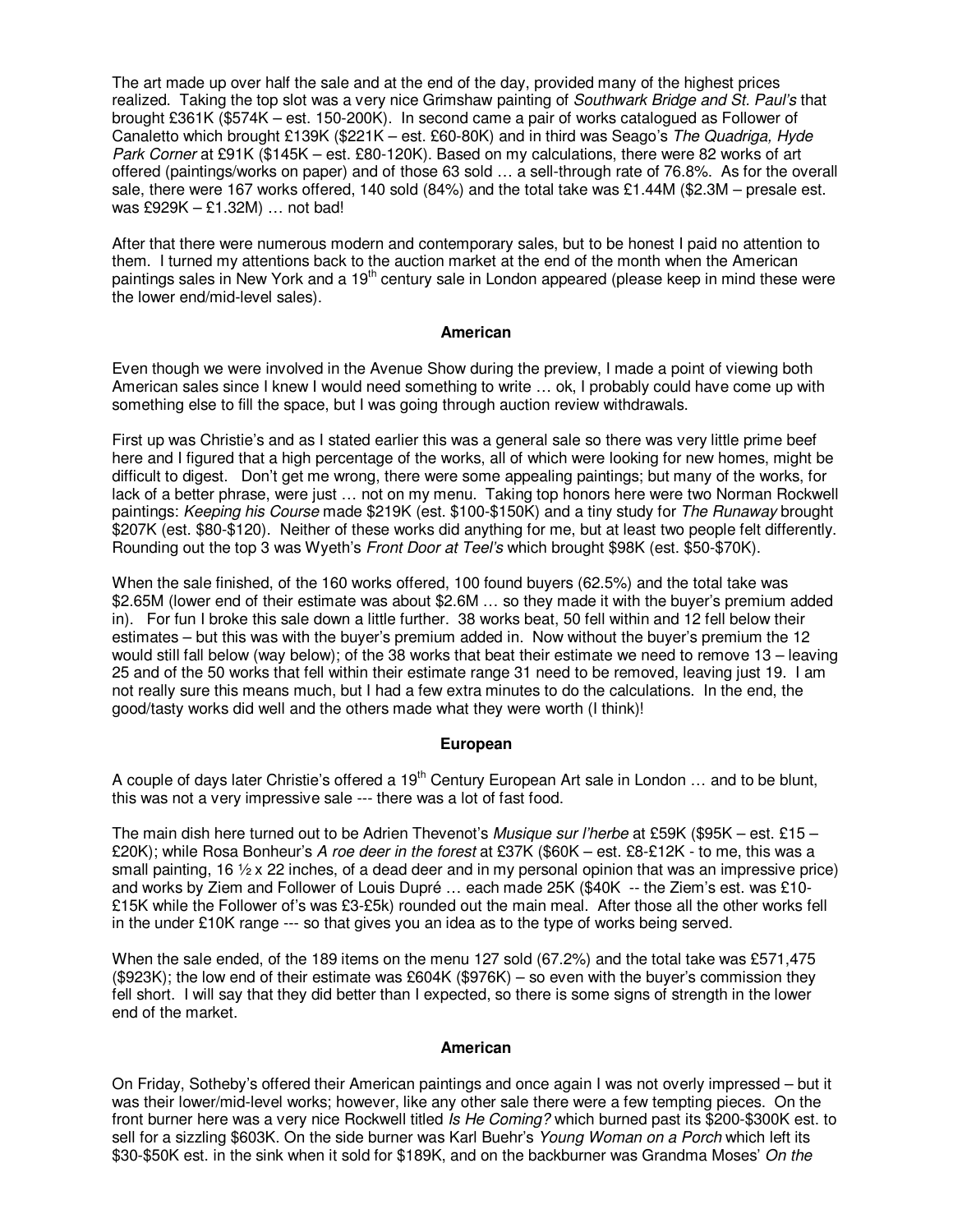Banks of the Hudson River which with the buyer's premium fell within its \$80-\$120K estimate … selling for \$93K.

When the day ended, of the 204 works in the catalog 129 sold (63.2% - about even with the competition) and the total take was \$3.5M (low end of the est. range was \$3.3M … so they also made it with the buyer's premium added in). Now the Sotheby's sale made about \$900K more than the Christie's sale, but they also had more lots … so when we calculate the price per lot sold we see that they were pretty evenly matched – Sotheby's came in at just over \$27,000 while Christie's was about \$26,500.

What we can take away from these results is that the market is still in the *if it is a good work it will bring a* good price and if not, who knows phase. It will be very interesting to see how things develop through the fall season. If the big salerooms use the right recipe (slim and trim sales) we could see some very pleasant results … but that is a big 'if'.

Howard L. Rehs © Rehs Galleries, Inc., New York –October 2012

**Gallery Updates:** Another reminder -- will be exhibiting at the Dallas Show at the beginning of November. We will email tickets shortly.

**Web Site Updates:** We have added, or will be adding, a number of new works to the web site by Ridgway Knight, Georges Laugee, Jahn, Lovett, Bauer, Combes and Pousette-Dart ... some of which are illustrated below:



**Traditional** 

Daniel Ridgway Knight – On the Path at Dusk, Rolleboise (22 x 18 1/4 inches)



Edouard L. Cortes – Theatre du Vaudeville (13 x 18 inches) Georges Laugee – Tending the Flock (18 1/2 x 26 inches)